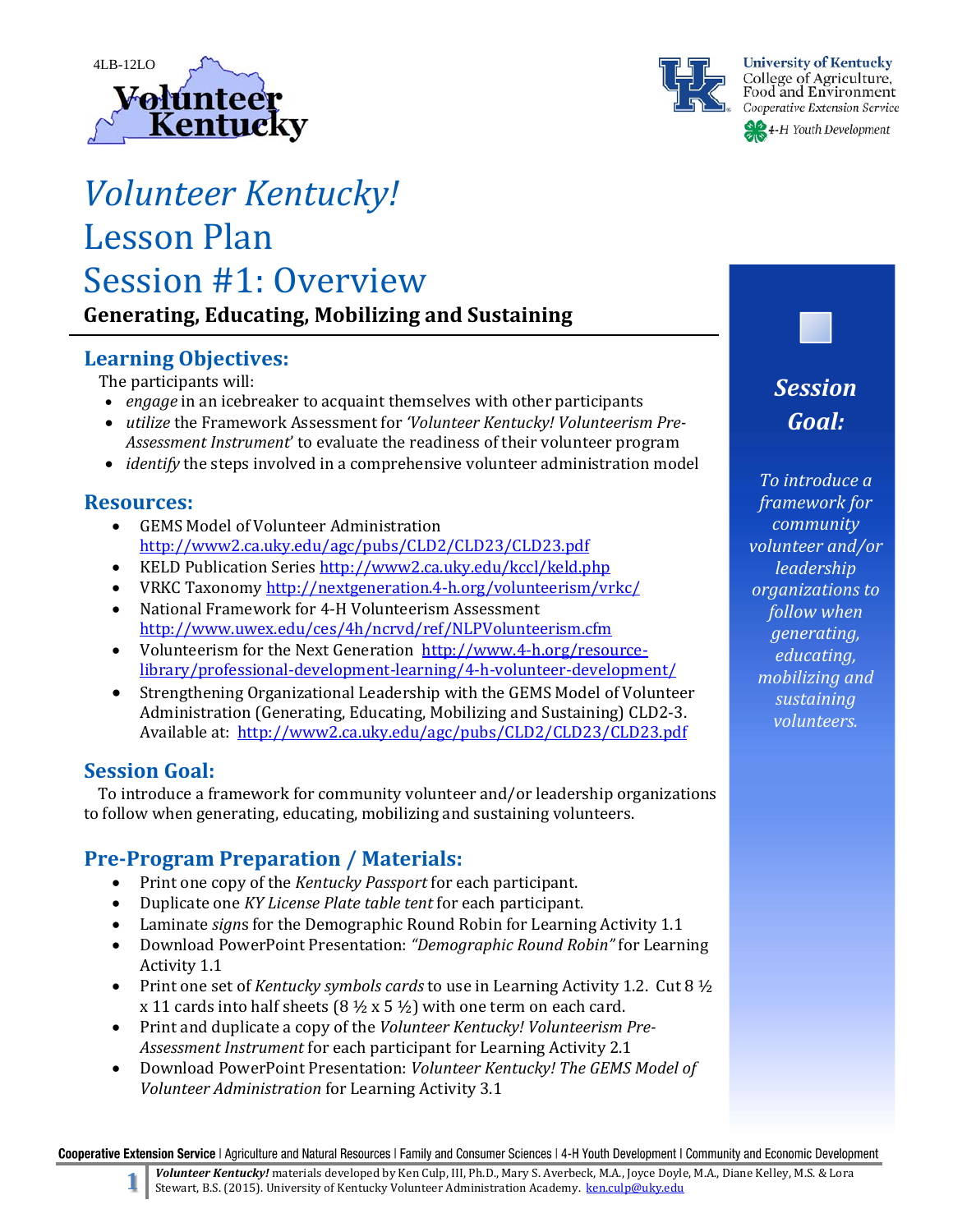- Presenter should review CLD2-3 *Strengthening Organizational Leadership* with *the GEMS Model of Volunteer Involvement: Generating, Educating, Mobilizing, Sustaining* to understand content sequence in overall organizational leadership development process. http://www2.ca.uky.edu/agc/pubs/CLD2/CLD23/CLD23.pdf
- Print *GEMS* Picture *Cards* for the session evaluation for Learning Activity 3.2
- Print GEMS Steps for the session evaluation activity
- Secure laptop computer, projector and wireless access
- Markers
- Duplicate one copy of the *Volunteer Kentucky! Culminating Project* information sheet for each participant.

#### **Background:**

Share: Read the following excerpt:

"*By involving volunteers, leaders and members, the outreach of community organizations and the programs they deliver is greatly extended to audiences which would otherwise not be served. Community organizations need to generate, educate, mobilize and sustain a variety of volunteers, members and leaders in order to effectively and efficiently disseminate quality educational and service programs. This becomes much easier and more effective when building a strong foundation in civic engagement. The GEMS Model provides this foundation."* 

**Objective #1: Engage in an icebreaker to acquaint themselves with other participants.**

#### *Introductory Activity:*

Participants receive the *Volunteer Kentucky! Volunteerism Pre‐Assessment Instrument* as they arrive and complete it individually.

#### *Learning Activity 1.1:*

**Opener** Participants will respond to questions or statements posed by the facilitator listed on the PowerPoint slide entitled *Demographic Round Robin.* (For each question, participants will introduce themselves to anyone with whom they are not familiar.)

#### *Learning Activity 1.2:*

Icebreaker Each participant will receive a flashcard from the facilitator and be instructed to find the matching card to create the correct pair using the *Matching Kentucky Symbols*

**Objective #2: Utilize the Framework Assessment for Volunteer Kentucky! Volunteerism Pre‐Assessment Instrument to evaluate the readiness of their volunteer program.**

*By involving volunteers, leaders and members, the outreach of community organizations and the programs they deliver is greatly extended to audiences which would otherwise not be served.*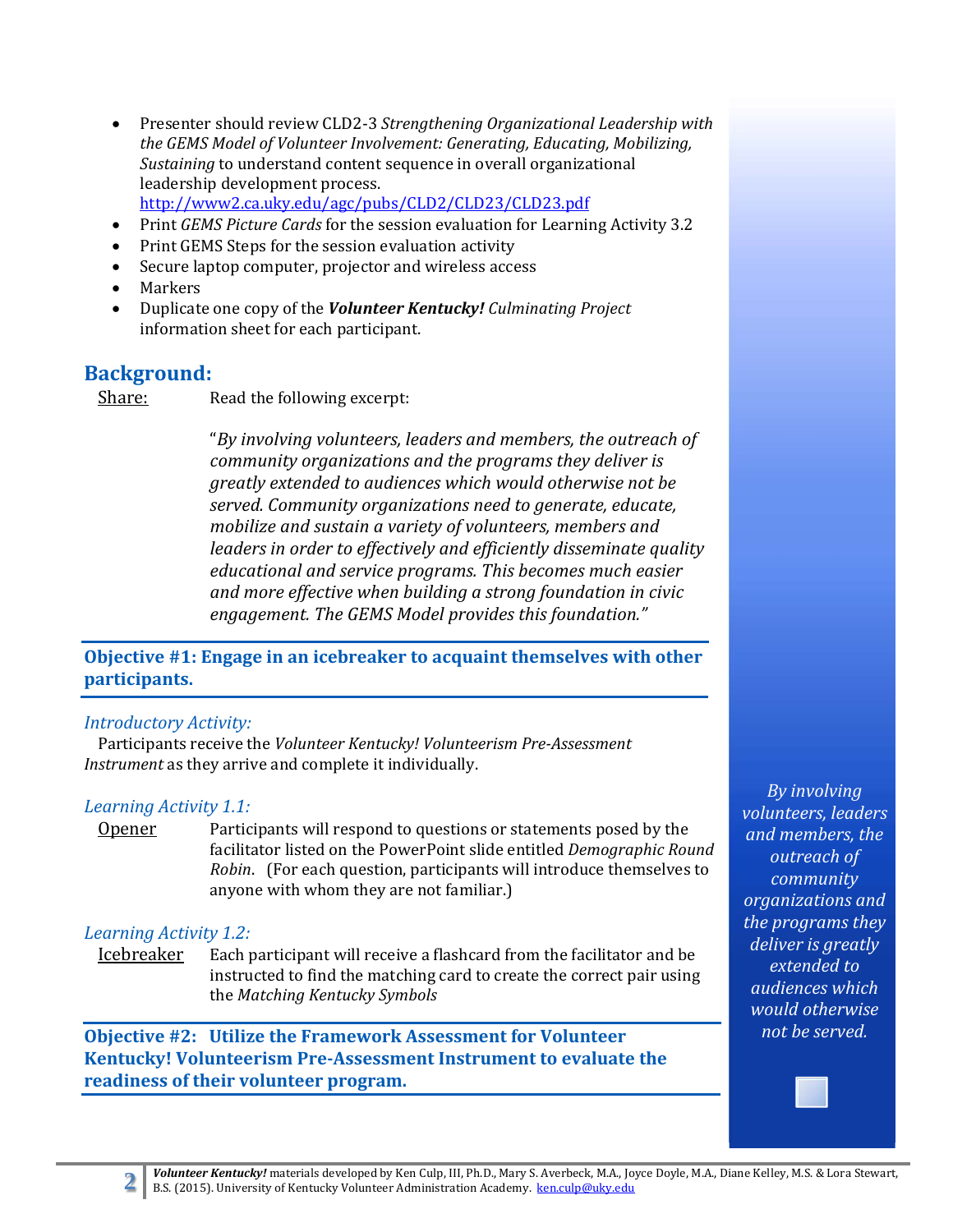#### *Learning Activity 2.1:*

- Reflect After completing the *Volunteer Kentucky! Volunteerism Pre-*Assessment *Instrument*, participants will work in teams to identify areas of greatest and mutual needs
- **Realization** After reflecting upon their individual results from the *Volunteer Kentucky! Volunteerism Pre‐Assessment Instrument*, participants will conclude that they need a framework for expanding volunteer involvement in their organization and its programs.

**Objective #3: Identify the steps involved in a comprehensive volunteer administration model.**

#### *Learning Activity 3.1:*

Presentation Facilitator will share the PowerPoint Presentation *Overview of the GEMS Model of Volunteer Administration.* Distribute Fact Sheet CLD2‐3 *Strengthening Organizational Leadership with the GEMS Model of Volunteer Administration.*

#### *Learning Activity 3.2:*

Apply Facilitator will conclude the session by reviewing the categories and steps involved in the GEMS Model of Volunteer Administration using the *GEMS Picture Cards*

- *According to the GEMS Model, what are the steps involved in Generating volunteers?*
- *According to the GEMS Model, what are the steps involved in Educating volunteers?*
- *According to the GEMS Model, what are the steps involved in Mobilizing volunteers?*
- *According to the GEMS Model, what are the steps involved in Sustaining volunteers?*

**Process** The facilitator will engage participants in a discussion designed to assess their reactions to the workshop while assessing the knowledge, opinions, skills and aspirations. The facilitator will select questions from the following list to pose to the participants and lead a large-group discussion:

- *What are the greatest needs of the audience(s) and communities served by your organization and its programs?*
- *What are the most important volunteer roles in your organization?*
- *What steps should be involved in screening volunteer applicants for your organization?*
- *What topics should be included in an orientation program for volunteers in your organization?*
- *What are the educational needs of volunteers in your organization?*
- *What are the most effective ways of supervising volunteers in your organization?*
- *In what ways could volunteers be engaged in providing service to your organization without having contact with the audience?*



*organizations need to generate, educate, mobilize and sustain a variety of volunteers, members and leaders in order to effectively and efficiently disseminate quality educational and service programs.*